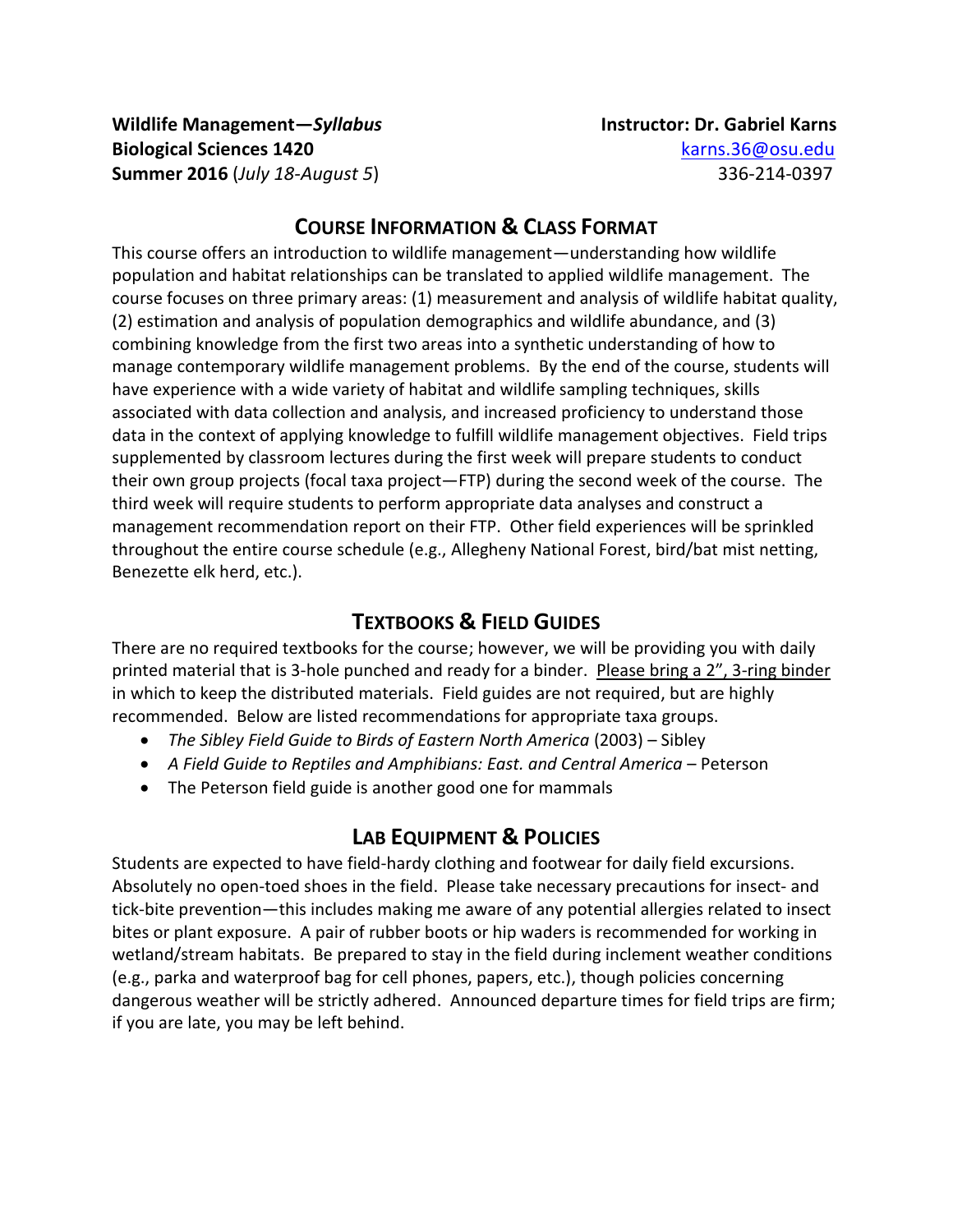## **ASSIGNMENTS & EXAMINATIONS**

Written exams (2; 100 points each) will be given at announced times and format will include a variety of multiple choice, true/false, short answer, schematic, and essay questions.

Assignments (8; 50 points total) are footnoted in the detailed calendar schedule below. A more in-depth description and tentative due date (if applicable) is provided for each below.

- $\bullet$  <sup>1</sup> Credit will be assessed for successfully locating X/Y coordinates necessary to conduct herpetofauna sampling
- <sup>2/3/5/7</sup> Worksheets/Lab reports
- $\bullet$   $^{-4}$  Conduct literature review and submit questions for group discussion
- <sup>6</sup> Species field identification quiz (local flora and fauna)
- $\bullet$   $^{-8}$  Credit will be assessed for successfully triangulating and locating transmitters

# **COURSE PROJECT – FTP**

Students will be divided into 4 groups with each responsible for a project, examples include:

- Surveys & management plan for mammalian meso-carnivore spp.
- Surveys & management plan for herpetofauna
- Surveys & management plan for avian spp.
- Surveys & management plan for small mammals (i.e., Rodentia spp.)

The FTP will consist of a final written report (100 points) and a final group presentation (100 points). Detailed rubrics will be distributed during July 22<sup>nd</sup>'s AM session.

#### **GRADING SCALE**

| $A+$ ---------- >97.5%        | A ----------- 92.5-97.4%        | <b>A</b> ------------ 90.0-92.4%  |
|-------------------------------|---------------------------------|-----------------------------------|
| $B+$ ---------- 87.5-89.9%    | <b>B</b> ----------- 82.5-87.4% | <b>B</b> - ----------- 80.0-82.4% |
| $C_{+}$ ---------- 77.5-79.9% | $C$ ----------- 72.5-77.4%      | $C$ ------------ 70.0-72.4%       |
| $D+$ ---------- 67.5-69.9%    | <b>D</b> ----------- 62.5-67.4% | <b>D</b> - ----------- 60.0-62.4% |

Grades will be assessed based on the number of points accumulated out of 800 points possible.

## **DISABLED STUDENT SERVICES**

If you have physical or medical needs or learning disabilities that affect your ability to perform in this class, please inform me at the conclusion of the first class meeting. The same rule applies if you require assistance or accommodations for testing.

# **ACADEMIC INTEGRITY**

All academic work must meet PLE standards with regard to academic honesty and integrity. Students are responsible for educating themselves about these standards and policies.